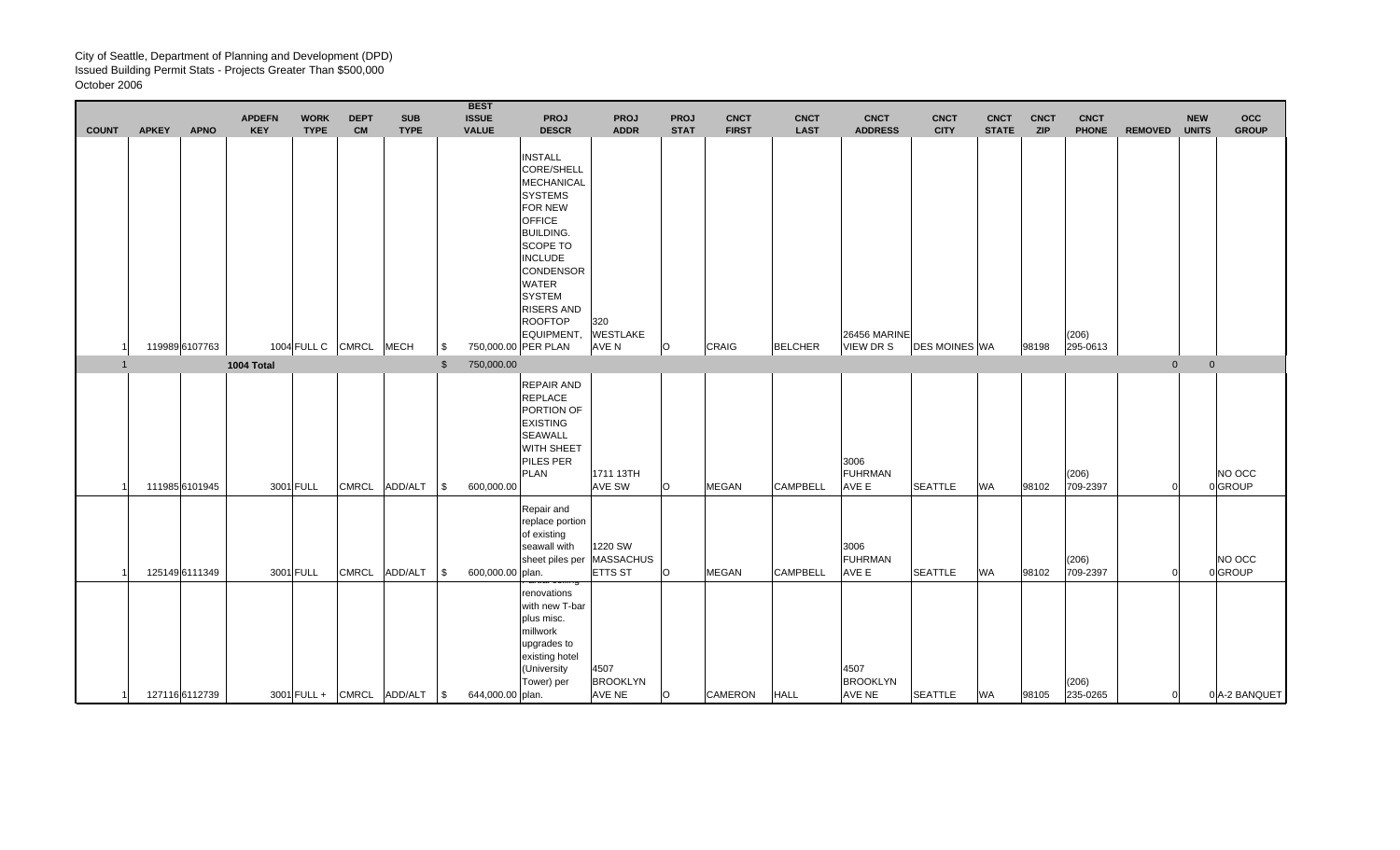|              |              |                               | <b>APDEFN</b> | <b>WORK</b>              | <b>DEPT</b>               | <b>SUB</b>             |           | <b>BEST</b><br><b>ISSUE</b>                           | <b>PROJ</b>                                                                                                                                                                                                                                     | <b>PROJ</b>                                              | <b>PROJ</b>      | <b>CNCT</b>          | <b>CNCT</b>                  | <b>CNCT</b>                                 | <b>CNCT</b>                   | <b>CNCT</b>               | <b>CNCT</b>         | <b>CNCT</b>                       |                | <b>NEW</b>     | <b>OCC</b>                               |
|--------------|--------------|-------------------------------|---------------|--------------------------|---------------------------|------------------------|-----------|-------------------------------------------------------|-------------------------------------------------------------------------------------------------------------------------------------------------------------------------------------------------------------------------------------------------|----------------------------------------------------------|------------------|----------------------|------------------------------|---------------------------------------------|-------------------------------|---------------------------|---------------------|-----------------------------------|----------------|----------------|------------------------------------------|
| <b>COUNT</b> | <b>APKEY</b> | <b>APNO</b><br>122643 6109610 | <b>KEY</b>    | <b>TYPE</b><br>3001 FULL | <b>CM</b><br><b>CMRCL</b> | <b>TYPE</b><br>ADD/ALT | 8         | <b>VALUE</b><br>760,000.00 plans.                     | <b>DESCR</b><br>Non-structural<br>interior<br>alterations at<br>existing library<br>(University<br>Branch), per                                                                                                                                 | <b>ADDR</b><br>5009<br><b>ROOSEVELT</b><br><b>WAY NE</b> | <b>STAT</b><br>O | <b>FIRST</b><br>WILL | <b>LAST</b><br><b>SCALES</b> | <b>ADDRESS</b><br>121 E<br><b>BOSTON ST</b> | <b>CITY</b><br><b>SEATTLE</b> | <b>STATE</b><br><b>WA</b> | <b>ZIP</b><br>98102 | <b>PHONE</b><br>(206)<br>325-6441 | <b>REMOVED</b> | <b>UNITS</b>   | <b>GROUP</b><br><b>NOT</b><br>0 REVIEWED |
|              |              | 104307 6096310                |               | 3001 FULL                | <b>CMRCL</b>              | ADD/ALT                | <b>\$</b> | 777,000.00 bldg.142).                                 | Alter floor (-<br>2) and HAVC<br>work on floor(-<br>2), penthouse<br>& roof, of<br>penthouse to<br>existing Health<br>Science<br>Center, per<br>plans(PTS                                                                                       | 1705 NE<br><b>PACIFIC ST</b>                             | O                | <b>CHUOC</b>         | LAM                          | 1221 2ND AVE<br><b>STE 200</b>              | <b>SEATTLE</b>                | <b>WA</b>                 | 98101               | (206)<br>381-6000                 |                | $\Omega$       | <b>B</b><br>0 LABORATORY                 |
|              |              | 126513 6112316                |               | 3001 FULL                | <b>CMRCL</b>              | ADD/ALT                |           | $\frac{1}{2}$ 1,500,000.00 per plan.                  | Comm. T.I. of<br>3rd, 4th and 5th<br>floor of exisitng 617<br>office building                                                                                                                                                                   | <b>EASTLAKE</b><br>AVE E                                 | O                | CATHERINE            | LATEGAN                      | 223 YALE AVE<br>N                           | <b>SEATTLE</b>                | <b>WA</b>                 | 98109               | (206)<br>621-2380                 |                | 0              | 0B OFFICE                                |
| 1            |              | 120786 6108280                |               |                          |                           |                        |           | 3001 FULL + CMRCL ADD/ALT   \$ 1,800,000.00 PER PLANS | <b>TENANT</b><br><b>IMPROVEMEN</b><br><b>TS</b><br><b>INCLUDING</b><br><b>SHEAR WALL</b><br>MODIFICATIO<br>NS IN<br><b>OUTPATIENT</b><br><b>CLINICS</b><br>(PACMED)<br><b>GROUND FLR</b><br>OF EXISTING<br><b>MIXED</b><br>COMM.BLDG. 1200 12TH | AVE S                                                    | $\circ$          | LOIS JEAN            | <b>BROADWAY</b>              | 654 5TH AVE<br>SOUTH.<br>SUITE 300          | <b>EDMONDS</b>                | WA                        | 98020               | (425)<br>778-1530                 |                | $\overline{0}$ | <b>B CLINIC</b><br>0 OUTPAT              |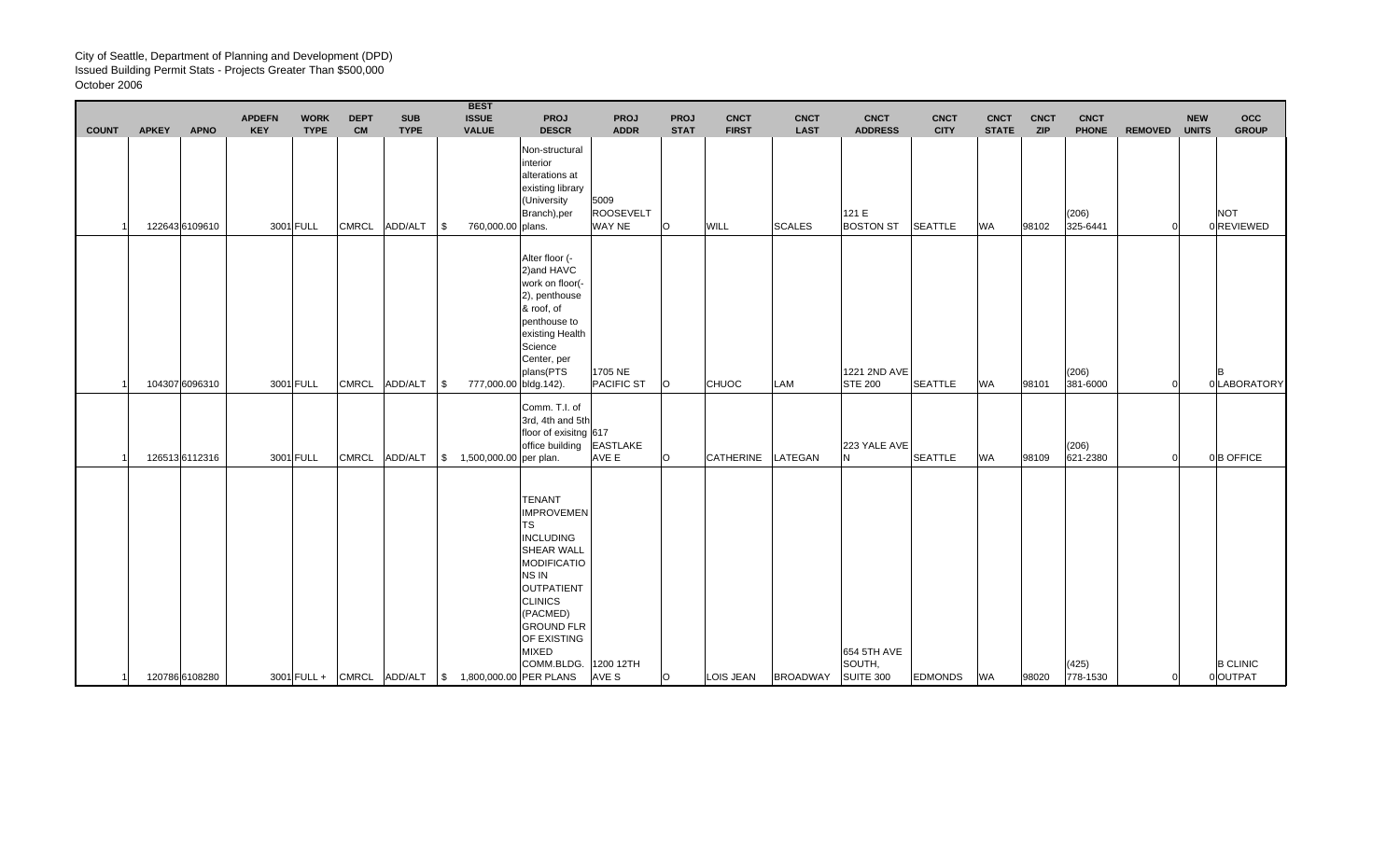$\blacksquare$ 

| <b>COUNT</b> | <b>APKEY</b> | <b>APNO</b>    | <b>APDEFN</b><br><b>KEY</b> | <b>WORK</b><br><b>TYPE</b> | <b>DEPT</b><br><b>CM</b> | <b>SUB</b><br><b>TYPE</b> | <b>BEST</b><br><b>ISSUE</b><br><b>VALUE</b>     | <b>PROJ</b><br><b>DESCR</b>                                                                                                                                                                                                                          | PROJ<br><b>ADDR</b> | <b>PROJ</b><br><b>STAT</b> | <b>CNCT</b><br><b>FIRST</b> | <b>CNCT</b><br><b>LAST</b> | <b>CNCT</b><br><b>ADDRESS</b>  | <b>CNCT</b><br><b>CITY</b> | <b>CNCT</b><br><b>STATE</b> | <b>CNCT</b><br><b>ZIP</b> | <b>CNCT</b><br><b>PHONE</b> | <b>REMOVED</b> | <b>NEW</b><br><b>UNITS</b> | <b>OCC</b><br><b>GROUP</b> |
|--------------|--------------|----------------|-----------------------------|----------------------------|--------------------------|---------------------------|-------------------------------------------------|------------------------------------------------------------------------------------------------------------------------------------------------------------------------------------------------------------------------------------------------------|---------------------|----------------------------|-----------------------------|----------------------------|--------------------------------|----------------------------|-----------------------------|---------------------------|-----------------------------|----------------|----------------------------|----------------------------|
|              |              |                |                             |                            |                          |                           |                                                 |                                                                                                                                                                                                                                                      |                     |                            |                             |                            |                                |                            |                             |                           |                             |                |                            |                            |
|              |              |                |                             |                            |                          |                           |                                                 | Interior fitout of<br>23,700 sf of<br>east end of pier<br>59. Limited<br>exterior<br>elements to<br>include canopy<br>& balcony.for<br>Seattle<br>Aquarium per<br>plan (mech<br>included).                                                           | 1421                |                            |                             |                            | 1201                           |                            |                             |                           |                             |                |                            | M RETAIL, B                |
|              |              | 68226 6067644  |                             | 3001 FULL C                | <b>CMRCL</b>             | ADD/ALT                   | \$2,900,000.00                                  | DON approval ALASKAN<br>LBP347/06.                                                                                                                                                                                                                   | <b>WAY</b>          | O                          | <b>DOUGLAS</b>              | SHARP                      | ALASKAN<br>WAY STE 200 SEATTLE |                            | <b>WA</b>                   | 98101                     | (206)<br>971-5644           |                |                            | OFFICE, A-3<br>0 MUSEUM    |
|              |              |                |                             |                            |                          |                           |                                                 | <del>muar tenam</del><br>improvement<br>for multi-<br>purpose<br>convenience<br>store (QFC)<br>and occupy,                                                                                                                                           | 500 MERCER          |                            |                             |                            | 601 SW 2ND                     |                            |                             |                           | (503)                       |                |                            |                            |
|              |              | 100870 6093846 |                             | 3001 FULL C                | <b>CMRCL</b>             | ADD/ALT                   | $\frac{1}{2}$ 4,251,780.00 per plan.            |                                                                                                                                                                                                                                                      | <b>ST</b>           | $\circ$                    | <b>ROBERT</b>               | FAGLIANO                   | AVE STE 1200 PORTLAND          |                            | <b>OR</b>                   | 97204                     | 419-4706                    |                |                            | 0 M RETAIL                 |
|              |              | 95344 6089969  |                             |                            |                          |                           | 3001 FULL C CMRCL ADD/ALT \$ 4,700,000.00 plan. | Office lobby<br>renovations,<br>5th Ave entry<br>vestibule<br>addition, 4th<br>Ave canopy<br>additions, plus<br>various exterior<br>upgrades +<br>podium plaza<br>landscaping at<br>base of existing<br>bank office and<br>condominium<br>towers per | 900 4TH AVE O       |                            | <b>TODD</b>                 | <b>STINE</b>               | 810 3RD AV<br>#220             | <b>SEATTLE</b>             | <b>WA</b>                   | 98104                     | (206)<br>405-4443           |                |                            | 129 B OFFICE               |
| 10           |              |                |                             |                            |                          |                           | \$18,532,780.00                                 |                                                                                                                                                                                                                                                      |                     |                            |                             |                            |                                |                            |                             |                           |                             | $\mathbf{0}$   | 129                        |                            |
|              |              |                |                             |                            |                          |                           |                                                 |                                                                                                                                                                                                                                                      |                     |                            |                             |                            |                                |                            |                             |                           |                             |                |                            |                            |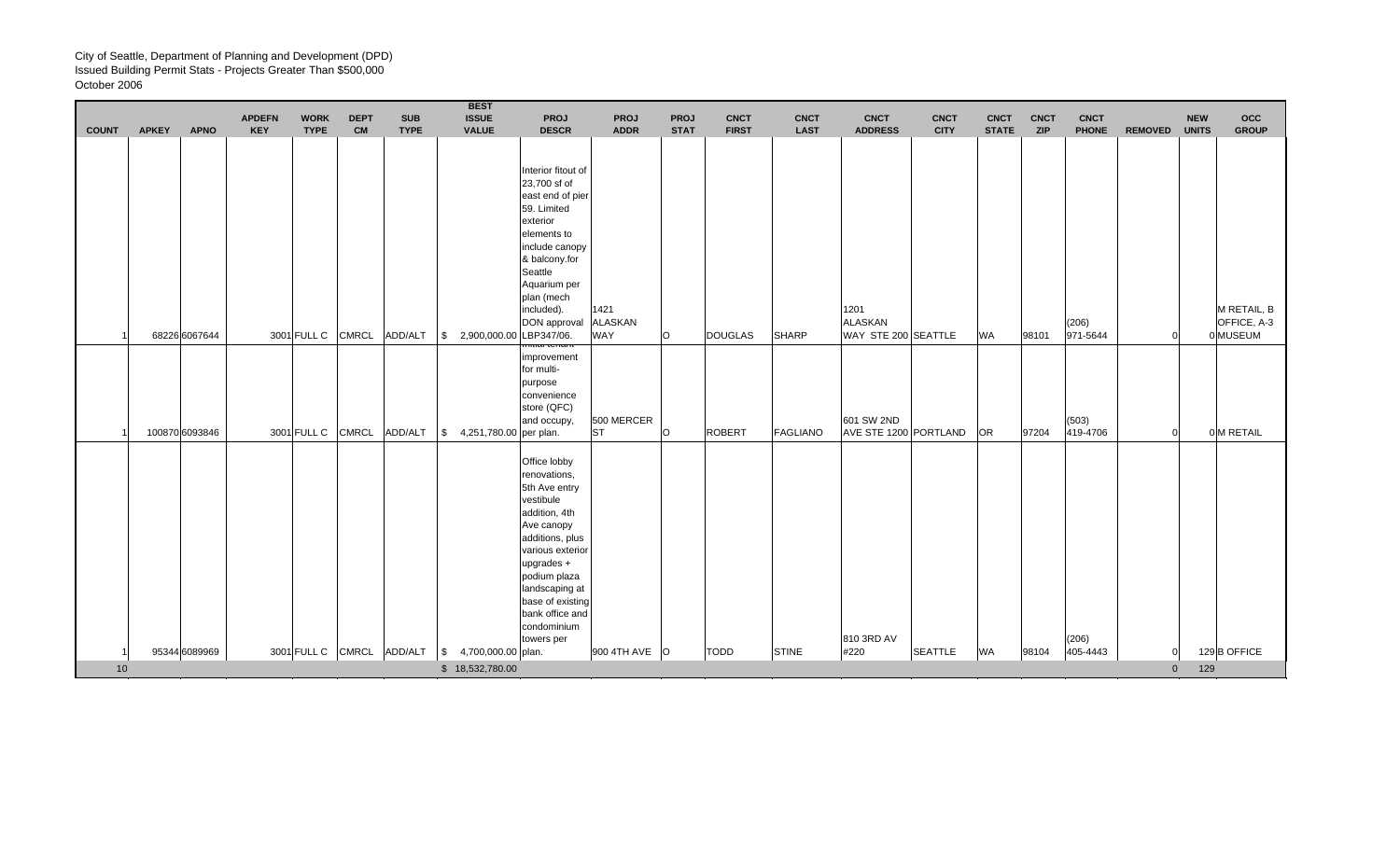|              |              |                | <b>APDEFN</b> | <b>WORK</b>       | <b>DEPT</b> | <b>SUB</b>  | <b>BEST</b><br><b>ISSUE</b>                          | PROJ                                                                                                                                                                                                                                                              | <b>PROJ</b>                   | PROJ        | <b>CNCT</b>   | <b>CNCT</b>       | <b>CNCT</b>                   | <b>CNCT</b>    | <b>CNCT</b>  | <b>CNCT</b> | <b>CNCT</b>           |                | <b>NEW</b>     | occ                               |
|--------------|--------------|----------------|---------------|-------------------|-------------|-------------|------------------------------------------------------|-------------------------------------------------------------------------------------------------------------------------------------------------------------------------------------------------------------------------------------------------------------------|-------------------------------|-------------|---------------|-------------------|-------------------------------|----------------|--------------|-------------|-----------------------|----------------|----------------|-----------------------------------|
| <b>COUNT</b> | <b>APKEY</b> | <b>APNO</b>    | <b>KEY</b>    | <b>TYPE</b>       | <b>CM</b>   | <b>TYPE</b> | <b>VALUE</b>                                         | <b>DESCR</b><br>Phase I of II for<br>construction of<br>a boiler<br>enclosure<br>addition and<br>support<br>structure for<br>replacement of<br>boiler<br>equipment /<br>equipment<br>foundations<br>only this phase 1319<br>/ build per                           | <b>ADDR</b><br><b>WESTERN</b> | <b>STAT</b> | <b>FIRST</b>  | <b>LAST</b>       | <b>ADDRESS</b><br>801 2ND AVE | <b>CITY</b>    | <b>STATE</b> | <b>ZIP</b>  | <b>PHONE</b><br>(206) | <b>REMOVED</b> | <b>UNITS</b>   | <b>GROUP</b><br><b>B OTHER, B</b> |
|              |              | 74102 6073121  |               | 3001 FULL C   IND |             | ADD/ALT     | 1,750,000.00 plans.<br>$\vert$ \$<br>\$ 1,750,000.00 |                                                                                                                                                                                                                                                                   | AVE                           | lo          | <b>THOMAS</b> | <b>GERARD</b>     | #501                          | <b>SEATTLE</b> | <b>WA</b>    | 98104       | 682-3460              | $\overline{0}$ | $\overline{0}$ | 0 OFFICE                          |
|              |              |                |               |                   |             |             |                                                      | Comm TI/ to<br>existing<br>instructional<br>laboratory<br>space including<br>demolition and<br>construction of<br>interior<br>partitions,<br>doors.<br>casework and<br>fumehoods.<br>Modification of<br>existing<br>mechanical<br>system Bagley<br><b>Hall RM</b> | 4000 15TH                     |             |               | <b>HARASIMOWI</b> |                               |                |              |             | (206)                 |                |                | B                                 |
|              |              | 121229 6108602 |               | 3001 FULL C INST  |             | ADD/ALT \\$ |                                                      | 631,000.00 290, per plans AVE NE                                                                                                                                                                                                                                  |                               | $\Omega$    | <b>RYAN</b>   | <b>CZ</b>         | 109 BELL ST SEATTLE           |                | WA           | 98121       | 443-0494              |                |                | 0 LABORATORY                      |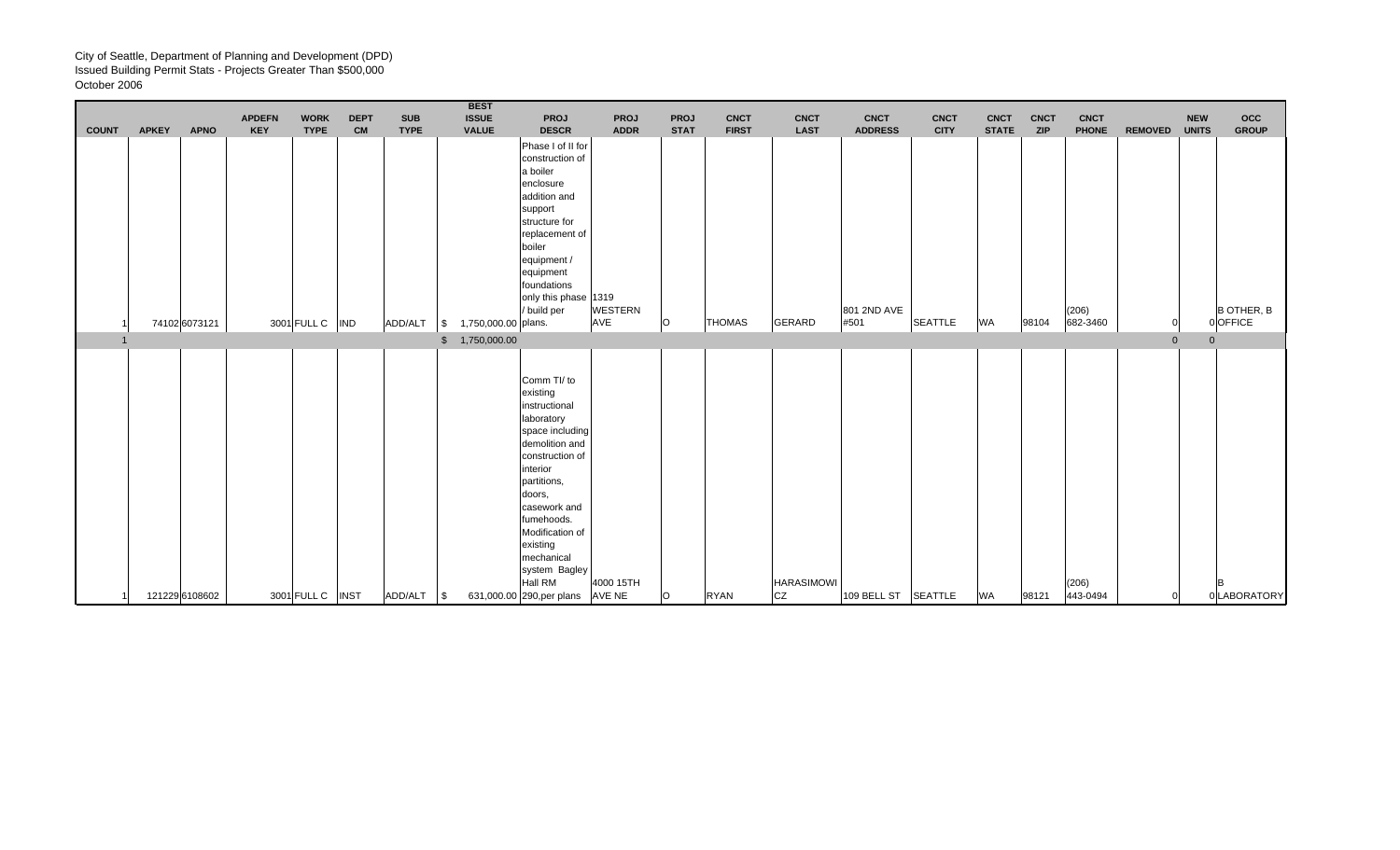| occ<br><b>NEW</b><br><b>GROUP</b><br><b>UNITS</b> |
|---------------------------------------------------|
|                                                   |
|                                                   |
|                                                   |
|                                                   |
|                                                   |
|                                                   |
|                                                   |
|                                                   |
|                                                   |
|                                                   |
|                                                   |
|                                                   |
|                                                   |
|                                                   |
|                                                   |
|                                                   |
| 01-2 HOSPITAL                                     |
|                                                   |
|                                                   |
|                                                   |
|                                                   |
|                                                   |
|                                                   |
|                                                   |
|                                                   |
|                                                   |
|                                                   |
|                                                   |
|                                                   |
|                                                   |
|                                                   |
| $R-2$<br>3 APARTMENT                              |
|                                                   |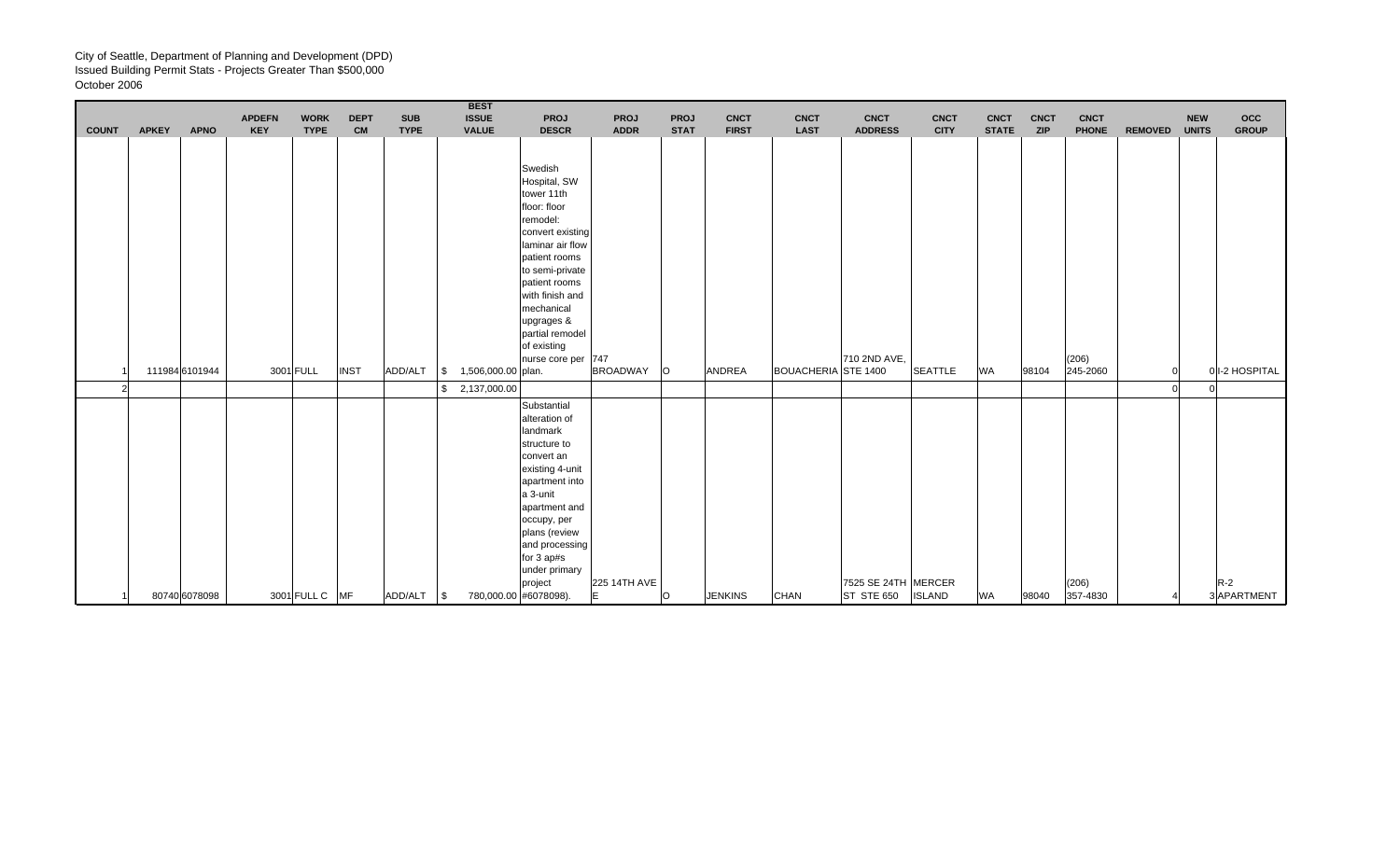| <b>COUNT</b> | <b>APKEY</b> | <b>APNO</b>   | <b>APDEFN</b><br><b>KEY</b> | <b>WORK</b><br><b>TYPE</b> | <b>DEPT</b><br><b>CM</b> | <b>SUB</b><br><b>TYPE</b> | <b>BEST</b><br><b>ISSUE</b><br><b>VALUE</b> | <b>PROJ</b><br><b>DESCR</b>                                                                                                                                                                                                                         | <b>PROJ</b><br><b>ADDR</b> | <b>PROJ</b><br><b>STAT</b> | <b>CNCT</b><br><b>FIRST</b> | <b>CNCT</b><br><b>LAST</b> | <b>CNCT</b><br><b>ADDRESS</b> | <b>CNCT</b><br><b>CITY</b> | <b>CNCT</b><br><b>STATE</b> | <b>CNCT</b><br><b>ZIP</b> | <b>CNCT</b><br><b>PHONE</b> | <b>REMOVED</b> | <b>NEW</b><br><b>UNITS</b> | $_{\rm occ}$<br><b>GROUP</b> |
|--------------|--------------|---------------|-----------------------------|----------------------------|--------------------------|---------------------------|---------------------------------------------|-----------------------------------------------------------------------------------------------------------------------------------------------------------------------------------------------------------------------------------------------------|----------------------------|----------------------------|-----------------------------|----------------------------|-------------------------------|----------------------------|-----------------------------|---------------------------|-----------------------------|----------------|----------------------------|------------------------------|
|              |              |               |                             |                            |                          |                           |                                             |                                                                                                                                                                                                                                                     |                            |                            |                             |                            |                               |                            |                             |                           |                             |                |                            |                              |
|              |              |               |                             |                            |                          |                           |                                             | Water damage<br>repair +<br>replacement of<br>wall cladding<br>materials<br>including<br>window<br>replacements +<br>decorative<br>louvers, add<br>column support<br>for cantilevered<br>deck and pile<br>foundation, to<br>existing<br>condominium | 400 MELROSE                |                            |                             |                            | 119 PINE ST                   |                            |                             |                           | (206)                       |                | $R-2$                      |                              |
|              |              | 88152 6084758 |                             | 3001 FULL C MF             |                          | ADD/ALT                   |                                             | 1,000,000.00 bldg per plan.                                                                                                                                                                                                                         | AVE E                      | lO.                        | <b>JEFF</b>                 | <b>PHILLIPS</b>            | SUITE 400                     | <b>SEATTLE</b>             | <b>WA</b>                   | 98101                     | 624-8154                    |                |                            | 0 APARTMENT                  |
|              |              |               |                             |                            |                          |                           | \$ 1,780,000.00                             |                                                                                                                                                                                                                                                     |                            |                            |                             |                            |                               |                            |                             |                           |                             |                |                            |                              |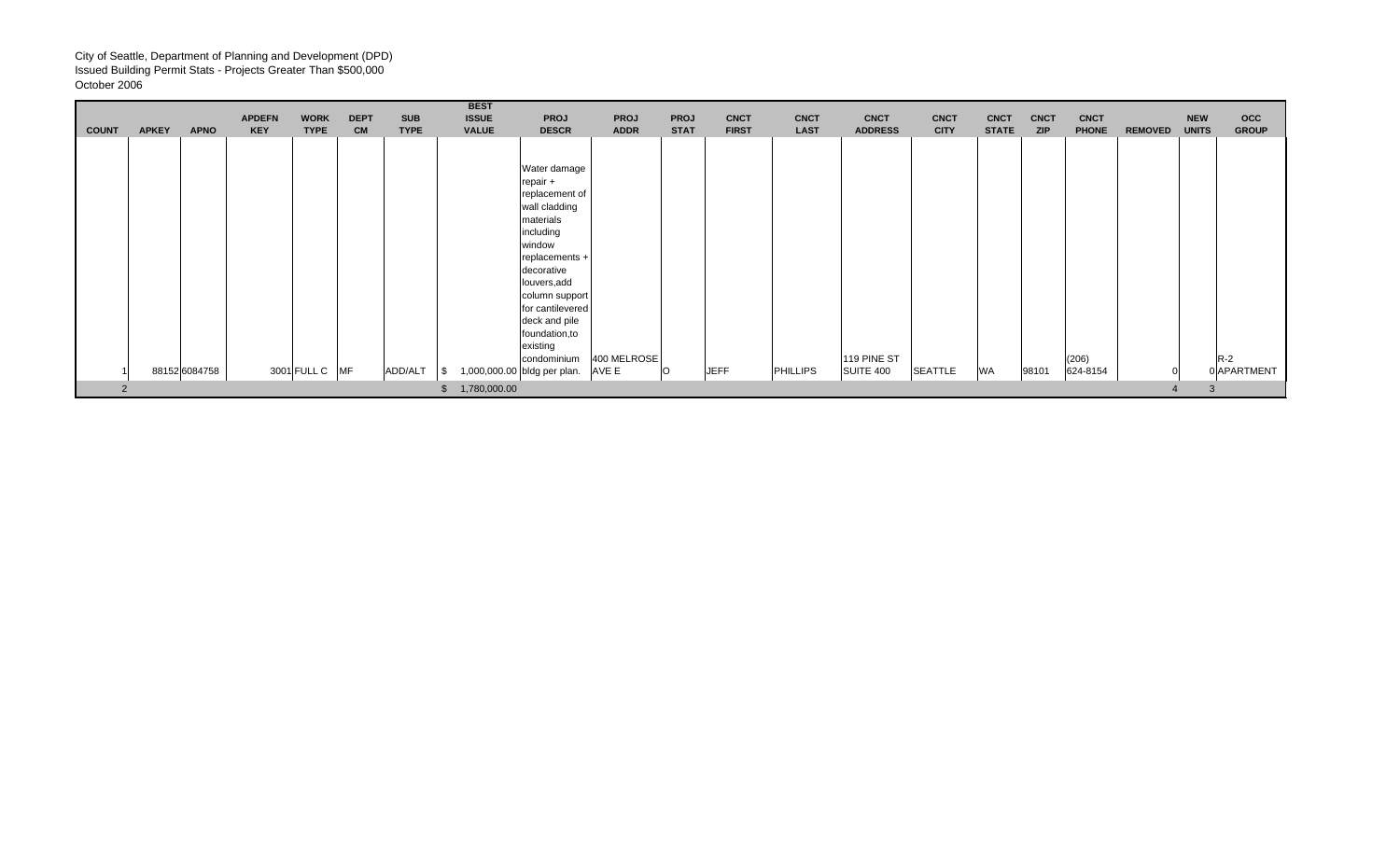|                |              |               | <b>APDEFN</b> | <b>WORK</b>       | <b>DEPT</b>  | <b>SUB</b>  | <b>BEST</b><br><b>ISSUE</b>             | <b>PROJ</b>                                                                                                                                                                                                                                                                                                                                                                | <b>PROJ</b>                                | <b>PROJ</b> | <b>CNCT</b>  | <b>CNCT</b>   | <b>CNCT</b>                        | <b>CNCT</b>    | <b>CNCT</b>  | <b>CNCT</b> | <b>CNCT</b>       |                | <b>NEW</b>   | occ                                                      |
|----------------|--------------|---------------|---------------|-------------------|--------------|-------------|-----------------------------------------|----------------------------------------------------------------------------------------------------------------------------------------------------------------------------------------------------------------------------------------------------------------------------------------------------------------------------------------------------------------------------|--------------------------------------------|-------------|--------------|---------------|------------------------------------|----------------|--------------|-------------|-------------------|----------------|--------------|----------------------------------------------------------|
| <b>COUNT</b>   | <b>APKEY</b> | <b>APNO</b>   | <b>KEY</b>    | <b>TYPE</b>       | <b>CM</b>    | <b>TYPE</b> | <b>VALUE</b>                            | <b>DESCR</b>                                                                                                                                                                                                                                                                                                                                                               | <b>ADDR</b>                                | <b>STAT</b> | <b>FIRST</b> | <b>LAST</b>   | <b>ADDRESS</b>                     | <b>CITY</b>    | <b>STATE</b> | <b>ZIP</b>  | <b>PHONE</b>      | <b>REMOVED</b> | <b>UNITS</b> | <b>GROUP</b>                                             |
|                |              | 98824 6092408 |               | 3001 FULL C       | <b>CMRCL</b> | <b>NEW</b>  | \$2,795,288.00 after intake)            | Phase One -<br>Shoring,<br>Excavation and<br>foundation<br>walls, slab-on-<br>grad, and<br>footings only:<br>Construct 3-<br>level<br>underground<br>parking garage<br>connected to<br>existing Center<br><b>Building (PTS</b><br>ID#6) of<br>Swedish<br><b>Medical Center</b><br>Providence<br>campus per<br>plan - no<br>occupancy this<br>permit. (split<br>into phases | 500 17TH AVE O                             |             | <b>CHRIS</b> | <b>COOPER</b> | 1420 5TH AVE<br>#2400              | <b>SEATTLE</b> | <b>WA</b>    | 98101       | (206)<br>623-4646 |                |              | S-2 PARKNG<br>0 ENCL                                     |
| $\overline{1}$ |              | 92259 6087814 |               | 3001 FULL C CMRCL |              | <b>NEW</b>  | $\frac{1}{2}$ 5,356,300.00 A/P 6084041. | Construct<br>Phase I of II for<br>new Mixed Use<br>Building.<br>Includes<br>Shoring,<br>Excavation &<br>Concrete Base<br>structure up to<br>Elev 63'-0"(+/-)<br>per plans.<br>(Canal Station<br>II North). Top 5<br>stories to be<br>constructed                                                                                                                           | under Phase II 5450 LEARY<br><b>AVE NW</b> | O           | <b>SCOTT</b> | <b>BREWER</b> | 1380 112TH<br>AVE NE #307 BELLEVUE |                | <b>WA</b>    | 98004       | (425)<br>462-0700 | $\Omega$       |              | $R-2$<br>APARTMENT,<br>S-2 PARKING<br>ENCL, M<br>0RETAIL |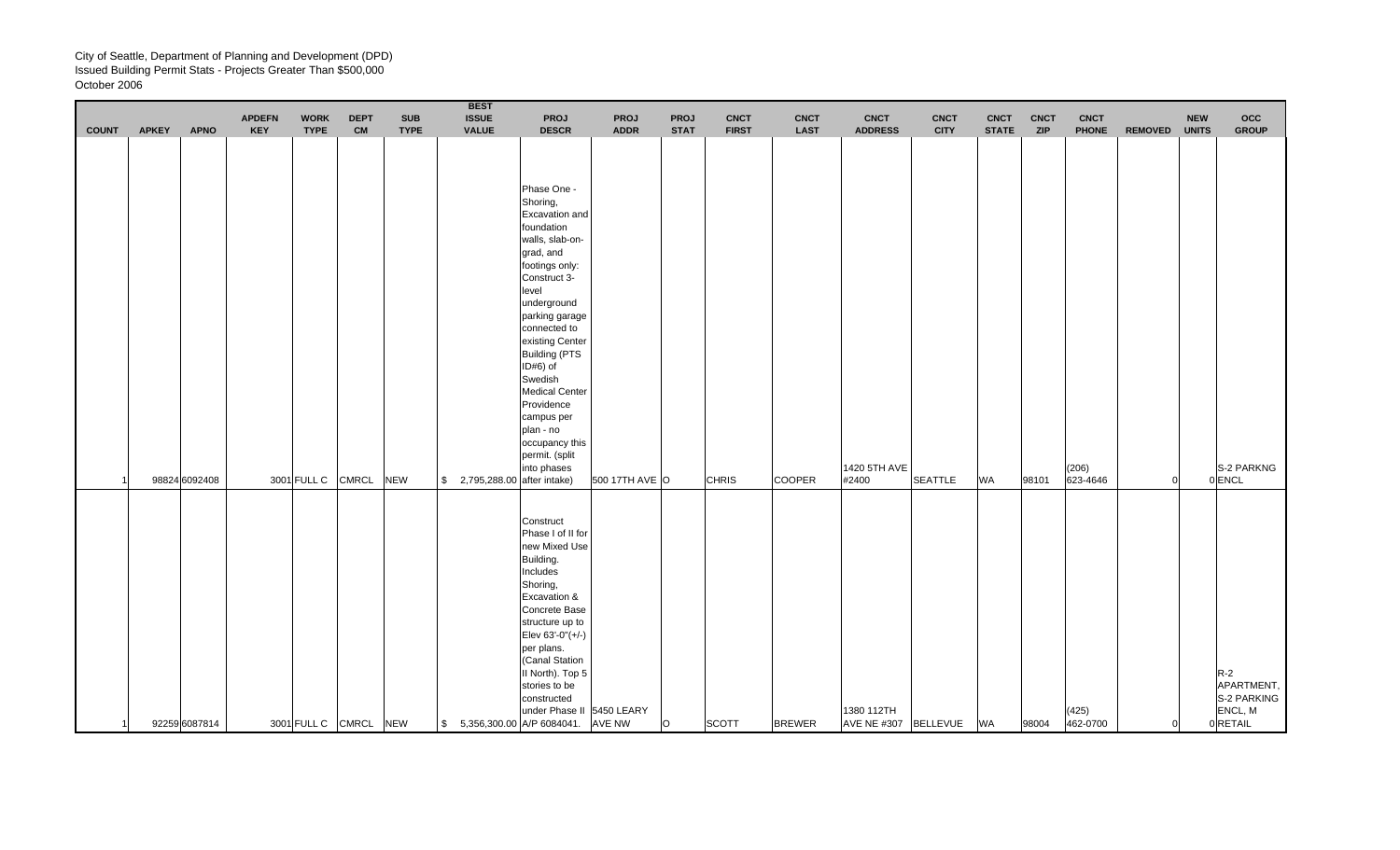|              |              |                | <b>APDEFN</b> | <b>WORK</b> | <b>DEPT</b>           | <b>SUB</b>  | <b>BEST</b><br><b>ISSUE</b>          | <b>PROJ</b>                                                                                                                                                                                                                                                                                                                                                                               | <b>PROJ</b>                           | <b>PROJ</b> | <b>CNCT</b>  | <b>CNCT</b>              | <b>CNCT</b>               | <b>CNCT</b>          | <b>CNCT</b>  | <b>CNCT</b> | <b>CNCT</b>       |                | <b>NEW</b>   | <b>OCC</b>                                                                                                         |
|--------------|--------------|----------------|---------------|-------------|-----------------------|-------------|--------------------------------------|-------------------------------------------------------------------------------------------------------------------------------------------------------------------------------------------------------------------------------------------------------------------------------------------------------------------------------------------------------------------------------------------|---------------------------------------|-------------|--------------|--------------------------|---------------------------|----------------------|--------------|-------------|-------------------|----------------|--------------|--------------------------------------------------------------------------------------------------------------------|
| <b>COUNT</b> | <b>APKEY</b> | <b>APNO</b>    | <b>KEY</b>    | <b>TYPE</b> | <b>CM</b>             | <b>TYPE</b> | <b>VALUE</b>                         | <b>DESCR</b>                                                                                                                                                                                                                                                                                                                                                                              | <b>ADDR</b>                           | <b>STAT</b> | <b>FIRST</b> | <b>LAST</b>              | <b>ADDRESS</b>            | <b>CITY</b>          | <b>STATE</b> | <b>ZIP</b>  | <b>PHONE</b>      | <b>REMOVED</b> | <b>UNITS</b> | <b>GROUP</b>                                                                                                       |
|              |              | 87071 6084333  |               | 3001 FULL C | <b>CMRCL</b>          | <b>NEW</b>  | \$8,586,753.00                       | Construction of<br>a Community<br>Center for the<br>Asian<br>Counseling &<br>Referral<br>Service<br>(ACRS) with<br>below grade<br>parking - some<br>mechanical<br>work included<br>as shown on<br>plans, occupy<br>per plan<br>(Review and<br>processing for<br>2 AP's under<br>6084333)<br>ਜਕੂ <del>ਤਰ ਹਨ ਹਾਂ ਹ</del><br>Structural<br>portions only<br>from grade to<br>roof, per plan. | 3639 M L KING<br>JR WAY S             | lo.         | <b>JOHN</b>  | CHEN-<br><b>BECKWITH</b> | 720 8TH AV S<br>#200      | <b>SEATTLE</b>       | <b>WA</b>    | 98104       | (206)<br>774-2422 | $\Omega$       |              | A-3 COMMNTY<br>CTR, A-3<br>CONF ROOM,<br>A-3 OTHER, B<br>OFFICE, S-2<br><b>PARKING</b><br>ENCL, A-3<br>0 CLASSROOM |
|              |              | 130675 6115244 |               | 3001 FULL C | <b>CMRCL</b>          | <b>NEW</b>  | \$14,000,000.00                      | (Phase Three<br>split into two<br>phases after<br>intake.)                                                                                                                                                                                                                                                                                                                                | 800<br><b>REPUBLICAN</b><br><b>ST</b> | $\circ$     | <b>JODI</b>  | PATTERSON                | 26456 MARINE<br>VIEW DR S | <b>DES MOINES WA</b> |              | 98198       | (425)<br>681-4718 | $\Omega$       |              | <b>NOT</b><br>0 REVIEWED                                                                                           |
| 11           |              | 100588 6093648 |               |             | 3001 FULL C CMRCL NEW |             | $\frac{1}{2}$ 22,157,811.00 2505059) | for a<br>substantial<br>alteration &<br>construction of<br>a 23-story<br>highrise<br>addition<br>/Architectural &<br>Structural<br>Completion/Oc<br>cupy per plan<br>(MUP<br>2409249)<br>(Review and<br>processing<br>under PTS                                                                                                                                                           | 900 4TH AVE O                         |             | <b>TODD</b>  | <b>STINE</b>             | 810 3RD AV<br>#220        | <b>SEATTLE</b>       | <b>WA</b>    | 98104       | (206)<br>405-4443 | $\Omega$       |              | $R-2$<br>APARTMENT,<br>A-3 OTHER, M<br>RETAIL, A-2<br>0 RESTAURANT                                                 |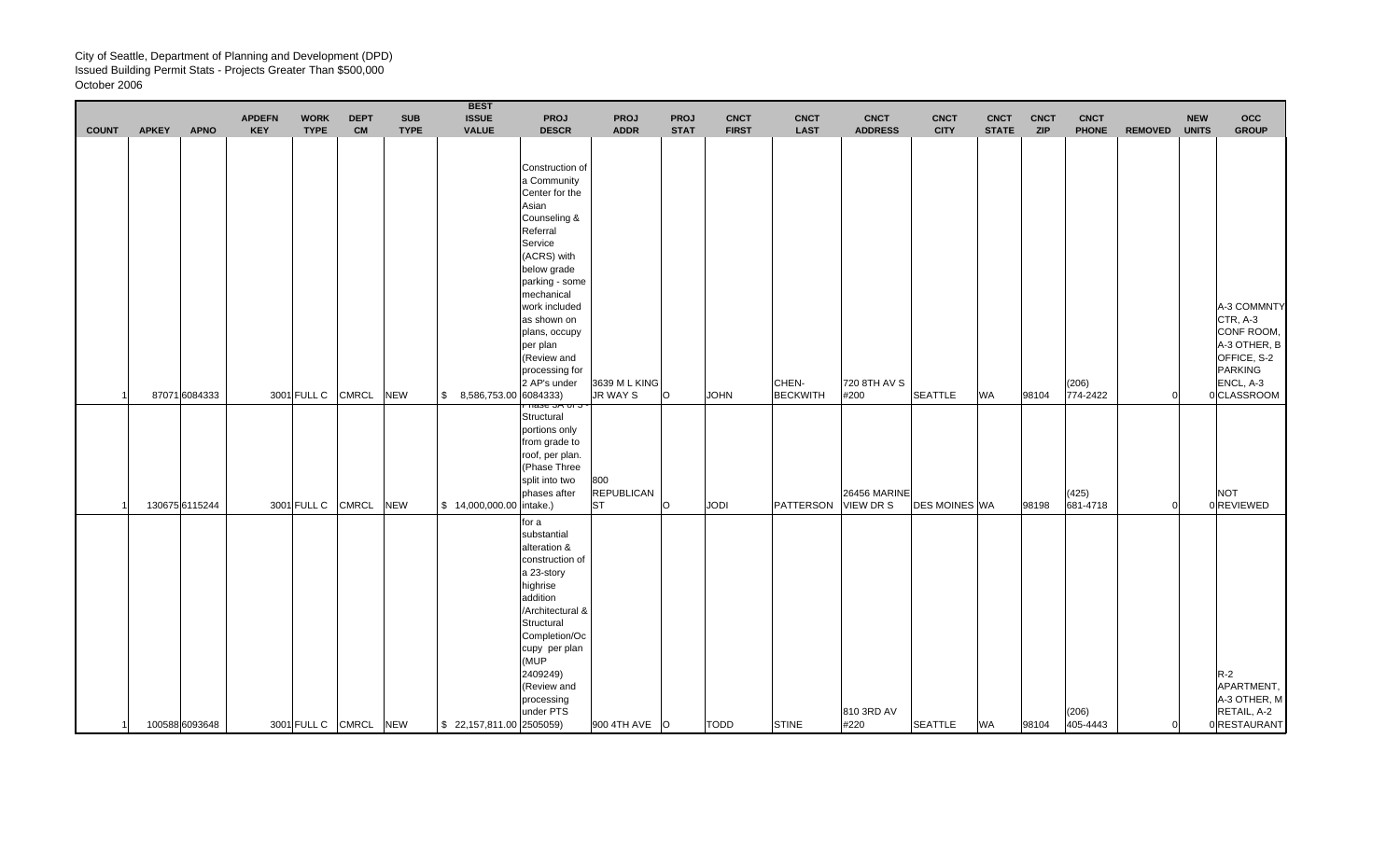| <b>COUNT</b>    | <b>APKEY</b> | <b>APNO</b>    | <b>APDEFN</b><br><b>KEY</b> | <b>WORK</b><br><b>TYPE</b> | <b>DEPT</b><br><b>CM</b> | <b>SUB</b><br><b>TYPE</b> | <b>BEST</b><br><b>ISSUE</b><br><b>VALUE</b> | <b>PROJ</b><br><b>DESCR</b>                                                                                                                                                                                                        | <b>PROJ</b><br><b>ADDR</b>          | <b>PROJ</b><br><b>STAT</b> | <b>CNCT</b><br><b>FIRST</b> | <b>CNCT</b><br><b>LAST</b> | <b>CNCT</b><br><b>ADDRESS</b>           | <b>CNCT</b><br><b>CITY</b> | <b>CNCT</b><br><b>STATE</b> | <b>CNCT</b><br><b>ZIP</b> | <b>CNCT</b><br><b>PHONE</b> | <b>REMOVED</b> | <b>NEW</b><br><b>UNITS</b> | <b>OCC</b><br><b>GROUP</b>                                                                                |
|-----------------|--------------|----------------|-----------------------------|----------------------------|--------------------------|---------------------------|---------------------------------------------|------------------------------------------------------------------------------------------------------------------------------------------------------------------------------------------------------------------------------------|-------------------------------------|----------------------------|-----------------------------|----------------------------|-----------------------------------------|----------------------------|-----------------------------|---------------------------|-----------------------------|----------------|----------------------------|-----------------------------------------------------------------------------------------------------------|
|                 |              | 75187 6074137  |                             | 3001 FULL C                | <b>CMRCL</b>             | <b>NEW</b>                |                                             | Phase 3B of 3<br>for construction<br>of an Office<br>bldg/ Building<br>shell & core/ no<br>occupancy/<br>build per plans<br>(includes scope 318<br>of work shown WESTLAKE<br>\$27,695,310.00 in 6107152).                          | AVE N                               | $\circ$                    | JODI                        | PATTERSON                  | <b>26456 MARINE</b><br><b>VIEW DR S</b> | <b>DES MOINES WA</b>       |                             | 98198                     | (425)<br>681-4718           |                |                            | <b>B OFFICE, A-2</b><br><b>RESTAURANT</b><br>. S-2 PARKING<br>ENCL, S-1<br>PARKING<br>ENCL, M<br>0 RETAIL |
| $6\overline{6}$ |              |                |                             |                            |                          |                           | \$80,591,462.00                             | <b>יטוחטרוטו</b>                                                                                                                                                                                                                   |                                     |                            |                             |                            |                                         |                            |                             |                           |                             | $\overline{0}$ |                            | $\mathbf{0}$                                                                                              |
|                 |              | 109365 6100004 |                             | 3001 FULL C                | <b>MF</b>                | <b>NEW</b>                | \$<br>504,710.00                            | USE AS<br><b>TOWNHOUSE</b><br>S.<br><b>CONSTRUCT</b><br>4 STORY<br><b>BUILDING &amp;</b><br><b>OCCUPY, PER</b><br><b>PLANS</b>                                                                                                     | 306 SUMMIT<br>AVE E                 | $\circ$                    | <b>LINDA</b>                | <b>STONE</b>               | 1101 N.<br><b>NORTHLAKE</b><br>WAY #106 | <b>SEATTLE</b>             | WA                          | 98103                     | (206)<br>633-6228           | $\Omega$       |                            | $R-2$<br>APARTMENT<br>U PRIV<br>4 GARAGE                                                                  |
|                 |              | 68675 6068060  |                             | 3001 FULL C                | <b>MF</b>                | <b>NEW</b>                | \$<br>574,026.00 plans.                     | Establish use<br>as townhouses,<br>construct a four<br>unit townhouse<br>building with<br>attached<br>garages, per                                                                                                                 | 4705 SAND<br>POINT WAY<br><b>NE</b> | $\circ$                    | ANDREW                      | <b>NOVION</b>              | 3316 NE<br>125TH S                      | <b>SEATTLE</b>             | WA                          | 98125                     | (206)<br>679-7023           |                |                            | $R-3$<br>TOWNHOUSE.<br>U PRIV<br>4GARAGE                                                                  |
| -11             |              | 116230 6105057 |                             | 3001 FULL C                | <b>IMF</b>               | <b>NEW</b>                | \$                                          | <b>ESTABLISH</b><br>USE AND<br><b>CONSTRUCT</b><br>4 UNIT<br><b>TOWNHOUSE</b><br>W/DETACHED<br><b>GARAGES</b><br>PER PLAN.<br><b>REVIEW &amp;</b><br><b>PROCESS</b><br><b>TRACKING</b><br><b>UNDER PTS</b><br>610,041.00 #2308193. | 3717 S<br>ANGELINE ST O             |                            | <b>EDDIE</b>                | <b>FALLON</b>              | 739 HARVARD<br>AV E                     | <b>SEATTLE</b>             | <b>WA</b>                   | 98102                     | (206)<br>767-1985           | $\Omega$       |                            | <b>U PRIV</b><br><b>GARAGE R-1</b><br>1OTHER                                                              |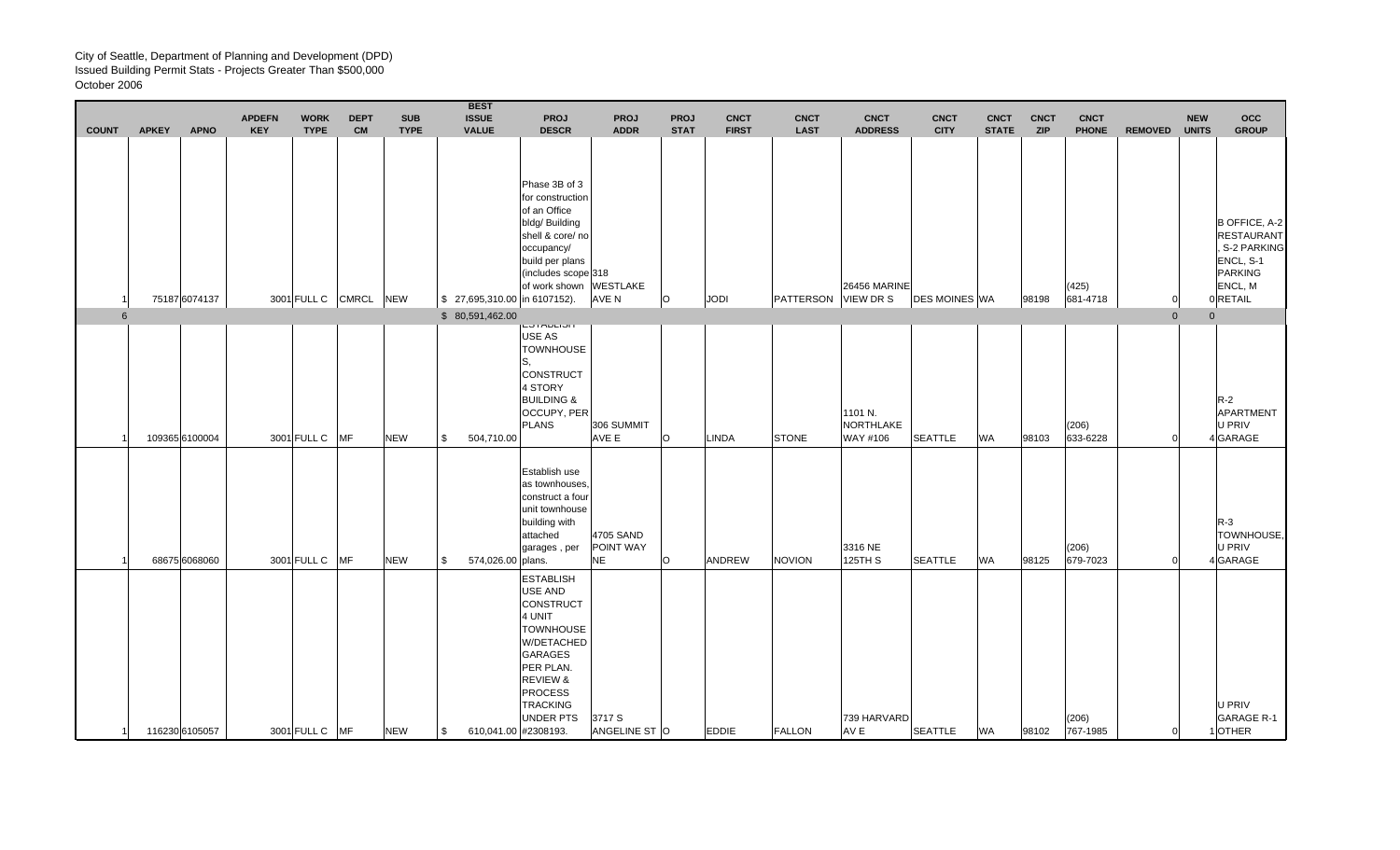|              |              |                | <b>APDEFN</b> | <b>WORK</b>    | <b>DEPT</b> | <b>SUB</b>  |      | <b>BEST</b><br><b>ISSUE</b> | <b>PROJ</b>                                                                                                                                                                                         | <b>PROJ</b>                      | <b>PROJ</b> | <b>CNCT</b>     | <b>CNCT</b>     | <b>CNCT</b>                                       | <b>CNCT</b>    | <b>CNCT</b>  | <b>CNCT</b>    | <b>CNCT</b>       |                | <b>NEW</b>   | $_{\rm occ}$                                    |
|--------------|--------------|----------------|---------------|----------------|-------------|-------------|------|-----------------------------|-----------------------------------------------------------------------------------------------------------------------------------------------------------------------------------------------------|----------------------------------|-------------|-----------------|-----------------|---------------------------------------------------|----------------|--------------|----------------|-------------------|----------------|--------------|-------------------------------------------------|
| <b>COUNT</b> | <b>APKEY</b> | <b>APNO</b>    | <b>KEY</b>    | <b>TYPE</b>    | <b>CM</b>   | <b>TYPE</b> |      | <b>VALUE</b>                | <b>DESCR</b>                                                                                                                                                                                        | <b>ADDR</b>                      | <b>STAT</b> | <b>FIRST</b>    | <b>LAST</b>     | <b>ADDRESS</b>                                    | <b>CITY</b>    | <b>STATE</b> | <b>ZIP</b>     | <b>PHONE</b>      | <b>REMOVED</b> | <b>UNITS</b> | <b>GROUP</b>                                    |
|              |              | 116228 6105055 |               | 3001 FULL C MF |             | <b>NEW</b>  | l \$ | 610,041.00 #2308193.        | <b>ESTABLISH</b><br>USE AND<br><b>CONSTRUCT</b><br>4 UNIT<br><b>TOWNHOUSE</b><br>W/DETACHED<br><b>GARAGES</b><br>PER PLAN.<br><b>REVIEW &amp;</b><br><b>PROCESS</b><br><b>TRACKING</b><br>UNDER PTS | 3711 S<br>ANGELINE ST O          |             | <b>EDDIE</b>    | <b>FALLON</b>   | 739 HARVARD<br>AV E                               | <b>SEATTLE</b> | <b>WA</b>    | 98102          | (206)<br>767-1985 |                |              | 4R-1 OTHER                                      |
|              |              | 110073 6100520 |               | 3001 FULL C    | MF          | <b>NEW</b>  | \$   | 712,000.00 2505850).        | <b>ESTABLISH</b><br>USE AS<br><b>TOWNHOUSE</b><br><b>CONSTRUCT</b><br>A 4-UNIT<br><b>TOWNHOUSE</b><br><b>BLDG PER</b><br>PLANS (review<br>and processing<br>under PTS                               | 4327 JILL PL SO                  |             | <b>MATT</b>     | <b>SULLIVAN</b> | 1201<br><b>ALASKAN</b><br><b>WAY SUITE</b><br>200 | <b>SEATTLE</b> | <b>WA</b>    | 98101          | (206)<br>971-3403 |                |              | $R-3$<br><b>TOWNHOUSE</b><br>U PRIV<br>4 GARAGE |
|              |              | 91756 6087465  |               | 3001 FULL C    | <b>MF</b>   | <b>NEW</b>  | l \$ | 795,454.00 garages.         | Demo existing<br>single family<br>structure and<br>construct 3 unit<br>townhouse with<br>attached                                                                                                   | 2117 BONAIR<br>DR SW             | $\circ$     | DARREN          | <b>LLOYD</b>    | 911<br><b>WESTERN</b><br>AVE SUITE<br>318         | <b>SEATTLE</b> | <b>WA</b>    | 98104          | (206)<br>287-0136 |                |              | $R-3$<br>TOWNHOUSE,<br>U PRIV<br>3GARAGE        |
|              |              | 103358 6095619 |               | 3001 FULL C MF |             | <b>NEW</b>  | l \$ | 804,280.00 plan             | construct a 3<br>story structure<br>with attached<br>garage, per                                                                                                                                    | 5231<br>RUSSELL AVE<br><b>NW</b> | $\circ$     | <b>BRITTANI</b> | ARD             | PO BOX 99486 SEATTLE                              |                | <b>WA</b>    | 98139-<br>0486 | (206)<br>282-7990 |                |              | $R-3$<br>2 TOWNHOUSE                            |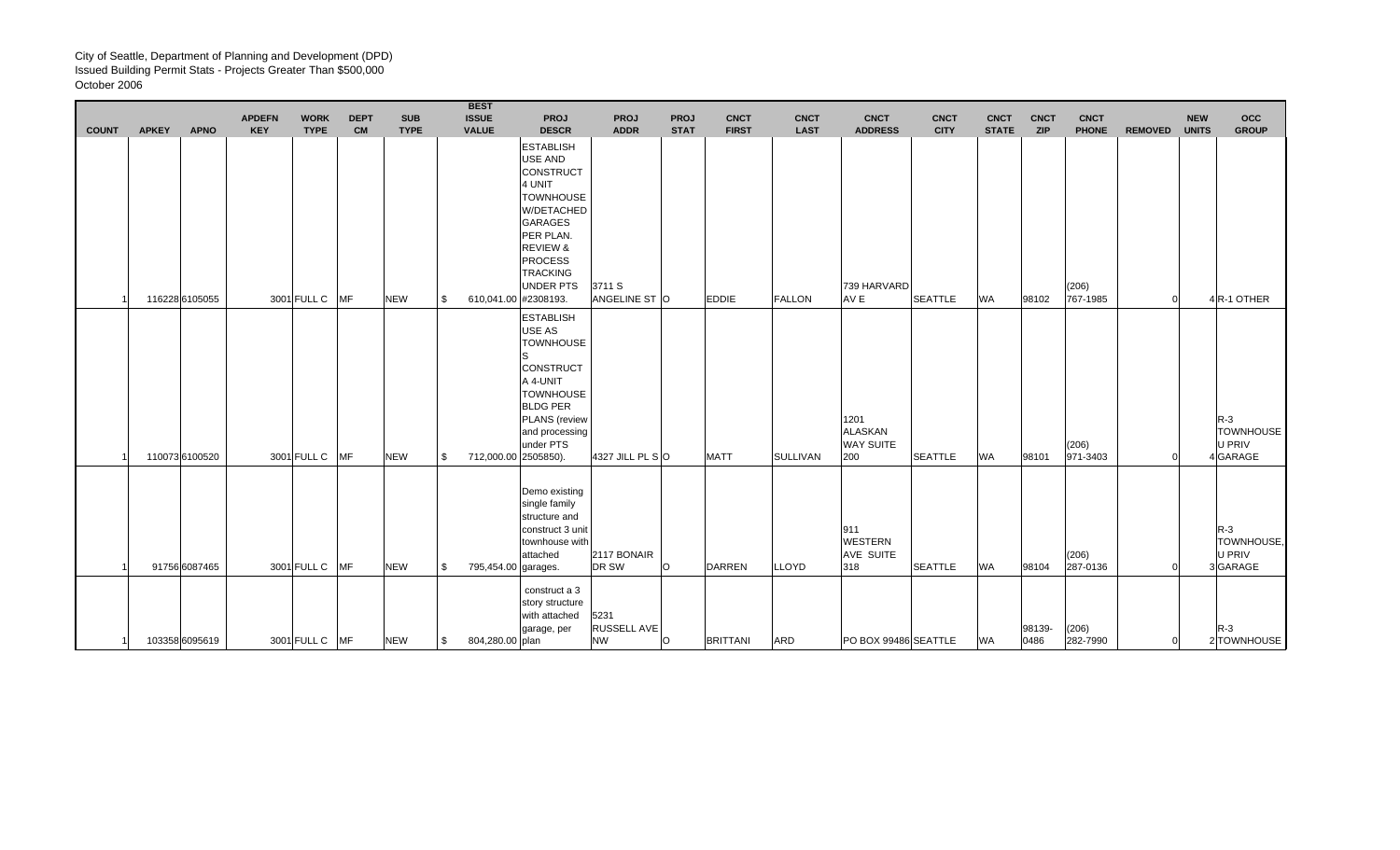|              |              |                               | <b>APDEFN</b> | <b>WORK</b>                   | <b>DEPT</b> | <b>SUB</b>                |           | <b>BEST</b><br><b>ISSUE</b>          | PROJ                                                                                                                                                                                                   | <b>PROJ</b>                    | <b>PROJ</b> | <b>CNCT</b>                 | <b>CNCT</b>                    | <b>CNCT</b>                                                         | <b>CNCT</b>                   | <b>CNCT</b>               | <b>CNCT</b><br><b>ZIP</b> | <b>CNCT</b>                       |                | <b>NEW</b>   | <b>OCC</b>                                                     |
|--------------|--------------|-------------------------------|---------------|-------------------------------|-------------|---------------------------|-----------|--------------------------------------|--------------------------------------------------------------------------------------------------------------------------------------------------------------------------------------------------------|--------------------------------|-------------|-----------------------------|--------------------------------|---------------------------------------------------------------------|-------------------------------|---------------------------|---------------------------|-----------------------------------|----------------|--------------|----------------------------------------------------------------|
| <b>COUNT</b> | <b>APKEY</b> | <b>APNO</b><br>110077 6100524 | <b>KEY</b>    | <b>TYPE</b><br>3001 FULL C MF | <b>CM</b>   | <b>TYPE</b><br><b>NEW</b> | l \$      | <b>VALUE</b><br>875,000.00 2505850). | <b>DESCR</b><br><b>ESTABLISH</b><br>USE AS<br><b>TOWNHOUSE</b><br><b>CONSTRUCT</b><br>A 5-UNIT<br><b>TOWNHOUSE</b><br><b>BLDG PER</b><br><b>PLANS</b> (review<br>and processing<br>under PTS           | <b>ADDR</b><br>4343 JILL PL SO | <b>STAT</b> | <b>FIRST</b><br><b>MATT</b> | <b>LAST</b><br><b>SULLIVAN</b> | <b>ADDRESS</b><br>1201<br><b>ALASKAN</b><br><b>WAY SUITE</b><br>200 | <b>CITY</b><br><b>SEATTLE</b> | <b>STATE</b><br><b>WA</b> | 98101                     | <b>PHONE</b><br>(206)<br>971-3403 | <b>REMOVED</b> | <b>UNITS</b> | <b>GROUP</b><br>$R-3$<br><b>TOWNHOUSE</b><br>U PRIV<br>5GARAGE |
|              |              | 97753 6091625                 |               | 3001 FULL C MF                |             | <b>NEW</b>                |           | $$2,000,000.00$ plans.               | Phase I of II for<br>construction of<br>a 4-sty mixed<br>occupancy<br>structure /<br>Shoring,<br>Excavation, &<br>structure (shell)<br>up to upper PT<br>slab (level R1<br>deck)/ Build per 1929 QUEEN | ANNE AVE N O                   |             | <b>JOE</b>                  | <b>GEIVETT</b>                 | 1144<br><b>EASTLAKE</b><br>AVE E #605                               | <b>SEATTLE</b>                | <b>WA</b>                 | 98109                     | (206)<br>522-9510                 |                |              | M RETAIL, S-2<br>PARKNG<br>0 ENCL                              |
| 9            |              |                               |               |                               |             |                           |           | \$7,485,552.00                       |                                                                                                                                                                                                        |                                |             |                             |                                |                                                                     |                               |                           |                           |                                   | $\overline{0}$ | 27           |                                                                |
|              |              | 86362 6083834                 |               | 3001 FULL C SF/D              |             | <b>NEW</b>                | \$        |                                      | Establish use<br>as townhouse<br>& construct 3<br>townhouse<br>502,610.00 units per plan. BOSTON ST                                                                                                    | 1301 W                         | lO.         | <b>RICK</b>                 | ANDERSON                       | 935 DALEY ST EDMONDS                                                |                               | <b>WA</b>                 | 98020                     | (425)<br>778-2085                 |                |              | $R-3$<br>TOWNHOUSE,<br><b>U PRIV</b><br>3GARAGE                |
| 11           |              | 108046 6099043                |               | 3001 FULL C SF/D              |             | <b>NEW</b>                | <b>\$</b> | 536,083.00 plan.                     | Establish use<br>for single family<br>residence,<br>construct new<br>one family<br>dwelling with<br>attached<br>garage, per                                                                            | 1232 39TH<br>AVE E             | O           | <b>GEORGE</b>               | <b>MEAD</b>                    | 2004 - 25TH<br>AVE E                                                | <b>SEATTLE</b>                | <b>WA</b>                 | 98112-<br>3040            | (206)<br>325-9273                 | $\overline{0}$ |              | $1$ R-3 SFD                                                    |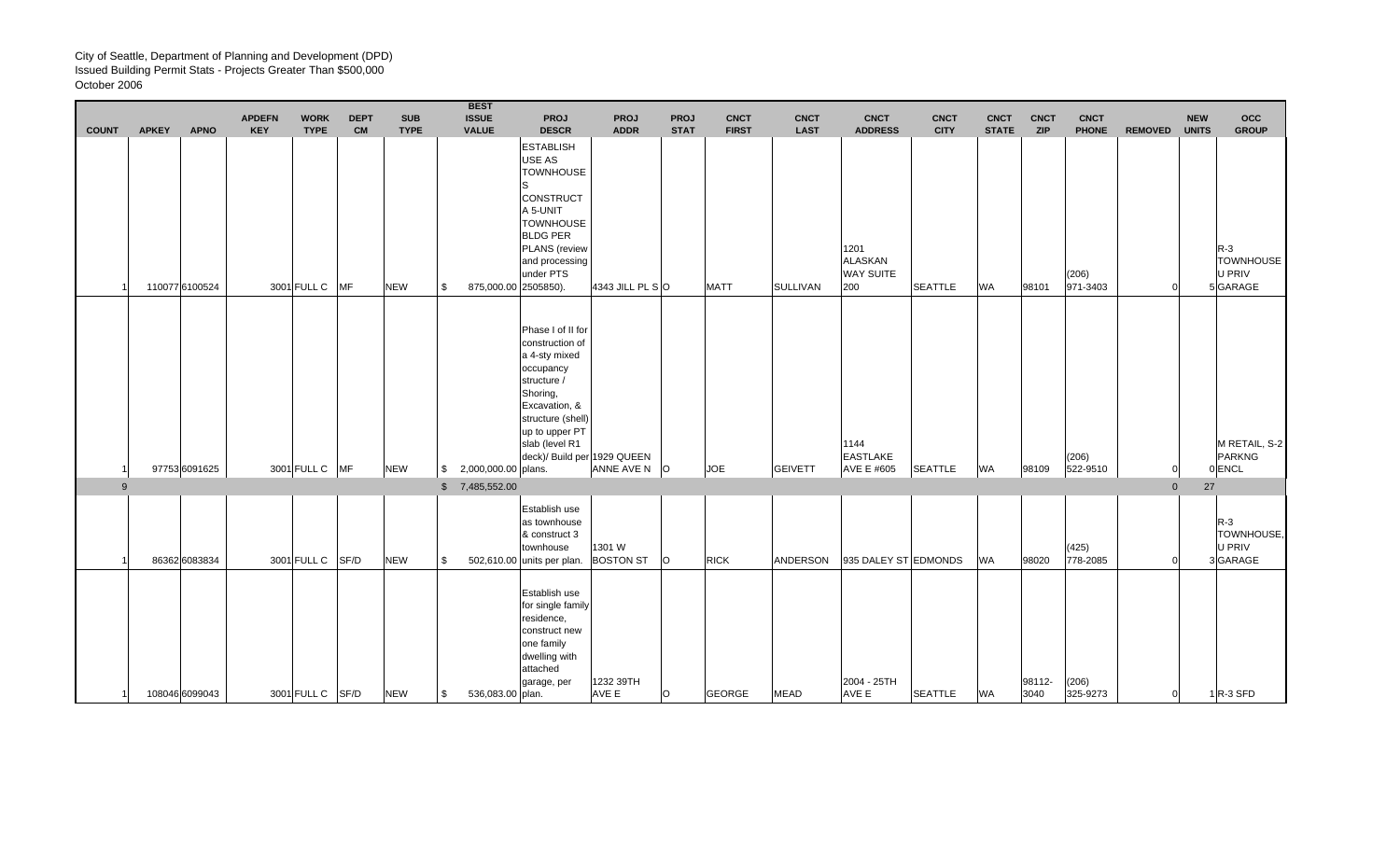| <b>COUNT</b> | <b>APKEY</b> | <b>APNO</b>    | <b>APDEFN</b><br><b>KEY</b> | <b>WORK</b><br><b>TYPE</b> | <b>DEPT</b><br><b>CM</b> | <b>SUB</b><br><b>TYPE</b> | <b>BEST</b><br><b>ISSUE</b><br><b>VALUE</b> | <b>PROJ</b><br><b>DESCR</b>                                                                                                                                                                                                         | <b>PROJ</b><br><b>ADDR</b>                     | <b>PROJ</b><br><b>STAT</b> | <b>CNCT</b><br><b>FIRST</b> | <b>CNCT</b><br><b>LAST</b> | <b>CNCT</b><br><b>ADDRESS</b>        | <b>CNCT</b><br><b>CITY</b> | <b>CNCT</b><br><b>STATE</b> | <b>CNCT</b><br><b>ZIP</b> | <b>CNCT</b><br><b>PHONE</b> | <b>REMOVED</b> | <b>NEW</b><br><b>UNITS</b> | occ<br><b>GROUP</b>         |
|--------------|--------------|----------------|-----------------------------|----------------------------|--------------------------|---------------------------|---------------------------------------------|-------------------------------------------------------------------------------------------------------------------------------------------------------------------------------------------------------------------------------------|------------------------------------------------|----------------------------|-----------------------------|----------------------------|--------------------------------------|----------------------------|-----------------------------|---------------------------|-----------------------------|----------------|----------------------------|-----------------------------|
|              |              | 89640 6086059  |                             | 3001 FULL C SF/D           |                          | <b>NEW</b>                | \$<br>555,020.00 plans                      | <b>LONSTRUCT NEW</b><br>sfr with<br>attached<br>garage (total of<br>5500 sf) per                                                                                                                                                    | 12706 42ND<br>AVE NE                           | O                          | PETER                       | COHAN                      | 2940<br><b>WESTLAKE</b><br>AV N #303 | <b>SEATTLE</b>             | <b>WA</b>                   | 98109                     | (206)<br>634-3702           | $\Omega$       |                            | $1R-3$ SFD                  |
|              |              | 114034 6103428 |                             | 3001 FULL C SF/D           |                          | <b>NEW</b>                | \$<br>715,000.00 plans.                     | Establish use<br>as single family<br>residence.<br>Construct one<br>family dwelling<br>with attached<br>garage, per                                                                                                                 | 1121<br>PARKSIDE DR<br>lE.                     | O                          | CRAIG                       | <b>STILLWELL</b>           | 613 NW 41ST<br><b>ST</b>             | <b>SEATTLE</b>             | <b>WA</b>                   | 98107                     | (206)<br>297-1504           | $\Omega$       |                            | $0$ <sub>R-3</sub> SFD      |
|              |              | 79525 6078129  |                             | 3001 FULL C                | SF/D                     | <b>NEW</b>                | \$ 1,649,134.00 separate).                  | Construct new<br>single family<br>residence with<br>attached<br>garage, indoor<br>pool, and<br>elevator per<br>plans (existing<br>sfr demo                                                                                          | 3211 PERKINS<br>LN W                           | $\circ$                    | <b>BRITTANI</b>             | ARD                        | PO BOX 99486 SEATTLE                 |                            | <b>WA</b>                   | 98139-<br>0486            | (206)<br>282-7990           |                |                            | R-3 SFD, U<br>1 PRIV GARAGE |
|              |              | 89541 6085994  |                             | 3001 FULL C SF/D           |                          | <b>NEW</b>                | $$3,000,000.00$ (#3004712).                 | Establish use<br>for single family<br>residence,<br>construct new<br>one family<br>dwelling with<br>attached<br>garage,<br>detached<br>cabana, lap<br>pool and spa,<br>and repair<br>existing pier, all<br>per plan and<br>per SEPA | 128 LAKE<br><b>WASHINGTON</b><br><b>BLVD E</b> | O                          | <b>RALPH</b>                | N                          | CHRISTENSE 8318 22ND AV<br><b>NW</b> | <b>SEATTLE</b>             | <b>WA</b>                   | 98117                     | (206)<br>783-7914           |                |                            | $1$ <sub>R-3</sub> SFD      |
| 6            |              |                |                             |                            |                          |                           | \$6,957,847.00                              |                                                                                                                                                                                                                                     |                                                |                            |                             |                            |                                      |                            |                             |                           |                             | $\Omega$       | $\overline{7}$             |                             |
| 35           |              |                | 3001 Total                  |                            |                          |                           | \$117,484,641.00                            |                                                                                                                                                                                                                                     |                                                |                            |                             |                            |                                      |                            |                             |                           |                             | $\overline{4}$ | 166                        |                             |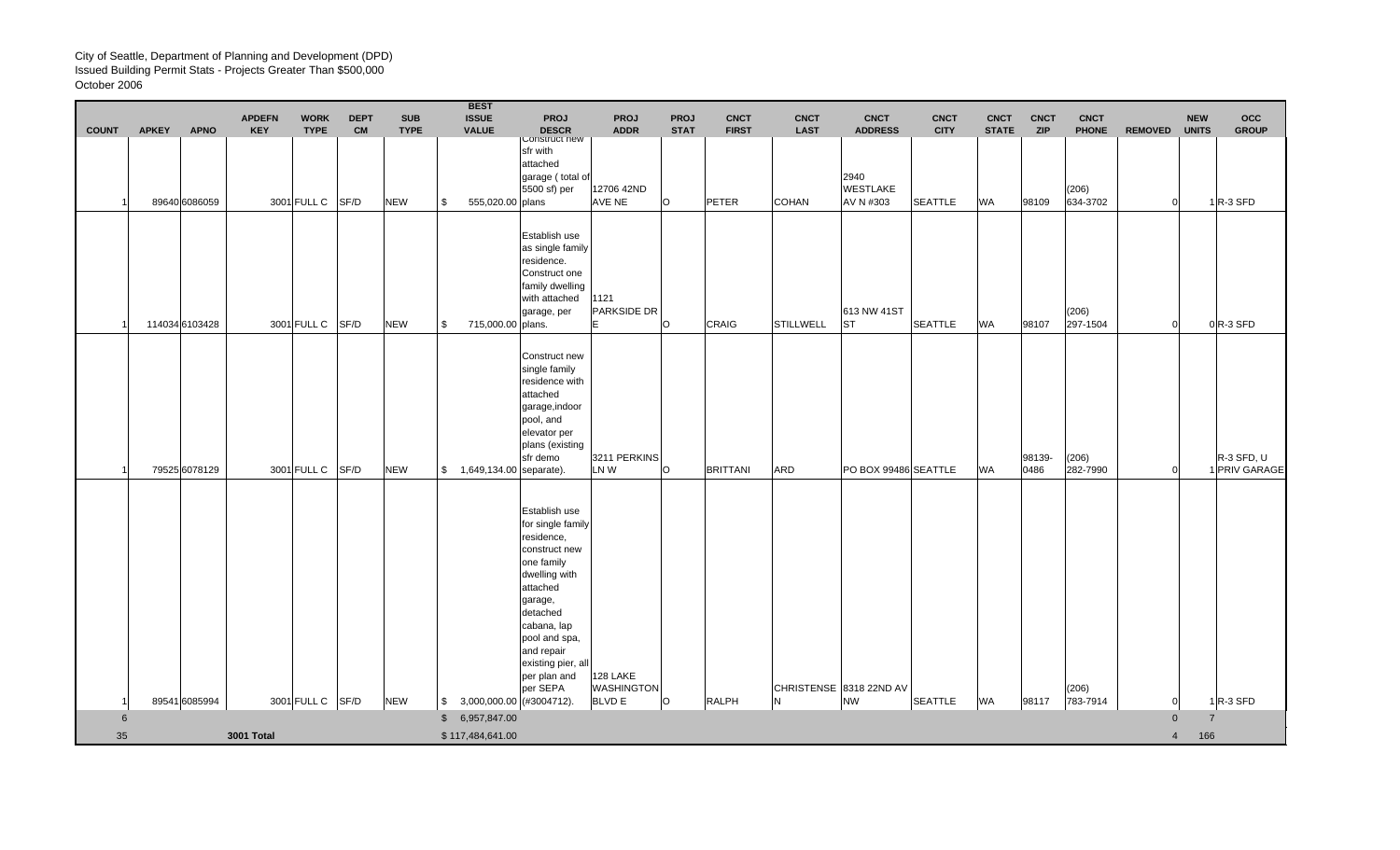|                |                |             | <b>APDEFN</b> | <b>WORK</b> | <b>DEPT</b>       | <b>SUB</b>   | <b>BEST</b><br><b>ISSUE</b> | <b>PROJ</b>                                                                                                                                | <b>PROJ</b>                | <b>PROJ</b> | <b>CNCT</b>    | <b>CNCT</b>     | <b>CNCT</b>                      | <b>CNCT</b>    | <b>CNCT</b>  | <b>CNCT</b> | <b>CNCT</b>       |                | <b>NEW</b>   | <b>OCC</b>      |
|----------------|----------------|-------------|---------------|-------------|-------------------|--------------|-----------------------------|--------------------------------------------------------------------------------------------------------------------------------------------|----------------------------|-------------|----------------|-----------------|----------------------------------|----------------|--------------|-------------|-------------------|----------------|--------------|-----------------|
| <b>COUNT</b>   | <b>APKEY</b>   | <b>APNO</b> | <b>KEY</b>    | <b>TYPE</b> | <b>CM</b>         | <b>TYPE</b>  | <b>VALUE</b>                | <b>DESCR</b>                                                                                                                               | <b>ADDR</b>                | <b>STAT</b> | <b>FIRST</b>   | <b>LAST</b>     | <b>ADDRESS</b>                   | <b>CITY</b>    | <b>STATE</b> | <b>ZIP</b>  | <b>PHONE</b>      | <b>REMOVED</b> | <b>UNITS</b> | <b>GROUP</b>    |
|                | 110775 6101045 |             |               | 3002 FIELD  | <b>CMRCL</b>      | <b>DEMO</b>  | \$4,320,177.00              | <b>DLIVIULIUI</b><br><b>EXISTING</b><br>SINGLE<br><b>FAMILY</b><br><b>RESIDENCE</b><br>AND TWO<br><b>COMMERCIAL</b><br><b>BLDGS</b>        | 2015 W<br><b>DRAVUS ST</b> | lO.         | <b>CHAD</b>    | LORENTZ         | 1 YESLER<br>WAY SUITE<br>200     | <b>SEATTLE</b> | <b>WA</b>    | 98104       | (206)<br>922-4810 |                |              |                 |
| $\overline{1}$ |                |             | 3002 Total    |             |                   |              | \$4,320,177.00              |                                                                                                                                            |                            |             |                |                 |                                  |                |              |             |                   | $\overline{2}$ | $\mathbf 0$  |                 |
|                | 132819 6116788 |             |               |             | 3003 FULL C CMRCL | <b>CHILD</b> | \$<br>510,680.00 PPD, inc.  | <b>Blanket Permit</b><br>for interior non-<br>structural<br>alterations for<br>the 50th floor.                                             | 701 5TH AVE                | lO.         | <b>ROSALYN</b> | <b>BRANDON</b>  | 701 5TH AV<br><b>SUITE 4000</b>  | <b>SEATTLE</b> | <b>WA</b>    | 98104       | (206)<br>262-5413 |                |              | <b>B OFFICE</b> |
|                | 123582 6110279 |             |               | 3003 FULL C | <b>CMRCL</b>      | <b>CHILD</b> | \$                          | <b>Blanket Permit</b><br>for interior non-<br>structural<br>alterations.<br>Floor 1-5<br>tenant name<br>Holland<br>712,182.00 America Line | 300 ELLIOTT<br>AVE W       | $\circ$     | <b>MARLEEN</b> | <b>JENSEN</b>   | 1000 2ND AVE<br><b>STE 1800</b>  | <b>SEATTLE</b> | <b>WA</b>    | 98104       | (206)<br>467-7600 |                |              | <b>B OFFICE</b> |
|                | 116110 6104961 |             |               | 3003 FULL C | <b>CMRCL</b>      | <b>CHILD</b> | \$1,100,000.00 11.          | <b>Blanket Permit</b><br>for interior non-<br>structural<br>alterations to<br>Washington<br>State Bar<br>Association<br>floors 6, 7, 8,    | 1301 4TH AVE O             |             | <b>WENDY</b>   | LAWS            | 1326 5TH STE<br>500              | <b>SEATTLE</b> | <b>WA</b>    | 98101       | (206)<br>587-7120 |                |              | <b>B OFFICE</b> |
| -11            | 120270 6107960 |             |               |             | 3003 FULL C CMRCL | <b>CHILD</b> |                             | <b>Blanket Permit</b><br>for interior non-<br>structural<br>alterations for<br>the 5th<br>\$1,140,540.00 floor(General). 1101 2ND AVE O    |                            |             | <b>JOHN</b>    | <b>STORMONT</b> | 701 5TH AVE<br><b>SUITE 4000</b> | <b>SEATTLE</b> | <b>WA</b>    | 98126       | (206)<br>654-2116 |                |              | <b>B OFFICE</b> |